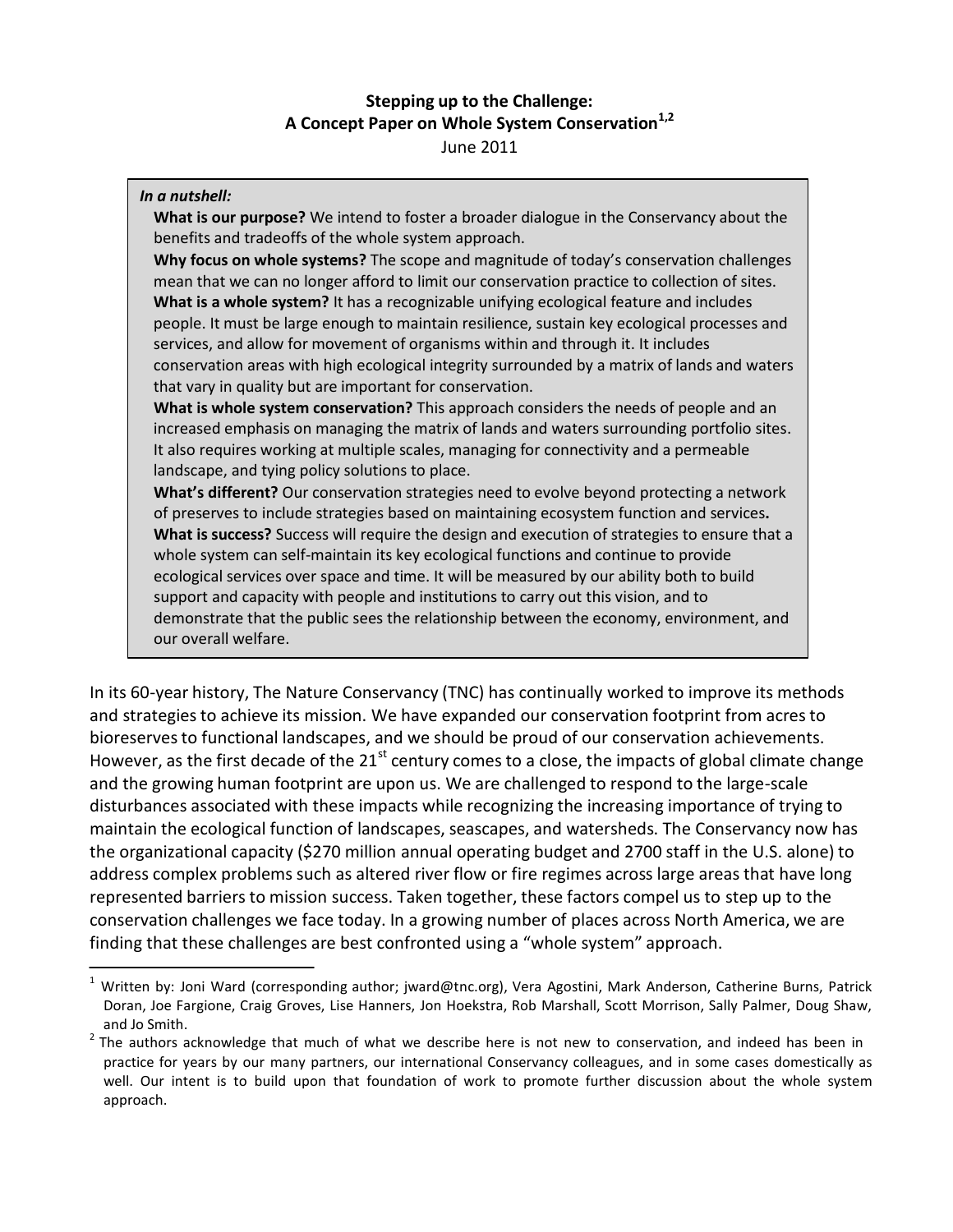In the remainder of this concept paper, we outline the rationale for whole system conservation, define some of its characteristics, discuss the implications for the Conservancy's work, and suggest what success may look like. Our aim is to foster dialogue about the benefits and tradeoffs of the whole system approach, as well as the uncertainties around the science and strategies, and how we may align our work to meet the challenge. It should be noted that this document largely reflects experiences drawn from TNC staff based in the U.S. and is not meant to represent our international programs.

## **Why focus on whole systems?**

Why are some TNC programs developing goals and organizing their work at larger scales? The short answer is that we can no longer afford to practice conservation within state lines or among a collection of sites. Whether it's the long distance dispersal of marine larvae, the massive restoration effort needed in response to the Gulf oil disaster, proposed energy development projects across large regions, or the need to redress the problem of ecological flows across entire river basins, the lessons are the same. The solutions to complex conservation problems are increasingly at scales that require the Conservancy to work collaboratively across our own programmatic borders and with key partner institutions. In many respects, we understood this over a decade ago when we transformed the way that we looked at the world – portfolios of conservation areas in ecoregions – and emerged as a leader in largescale conservation planning. As the human footprint has grown in scope and magnitude, we now realize that achieving conservation in portfolios of priority areas is necessary but not sufficient. Our strategies must transcend portfolios. We need a greater emphasis on the surrounding matrix of lands and waters that vary in quality from mostly natural to working lands, and the large-scale process and functions that sustain biodiversity across these regions.

The scientific framework for whole system conservation is compelling, but there are equally important economic, social, and political dimensions to our work. The global economic collapse of 2008 and subsequent recession and belt-tightening in our own organization as well as within key state and federal agencies means that partner capacity has been reduced, traditional funding sources have been trimmed or eliminated altogether, and the basic infrastructure that kept conservation moving forward is being rethought. All sectors of society are being forced to consider how they can conduct their business in a sustainable fashion in this rapidly changing world. We know that the near future will be very different from our recent past. More than ever our work must be seamlessly melded with the workings of human institutions. Whether it's the Central Appalachians, the Colorado River, or the Great Lakes, the theaters in which the Conservancy and others are now operating are being determined not only by ecological boundaries and problems but also by the identity and culture of their human residents. Working in whole systems is not about abandoning past efforts and successes or moving away from species or ecological community conservation; it is about working towards a more resilient and long-term strategy for their conservation. We envision a future where the ecological stage takes precedence over the actors, and by better connecting people and nature, conservation becomes part and parcel of the larger societal transformation underway.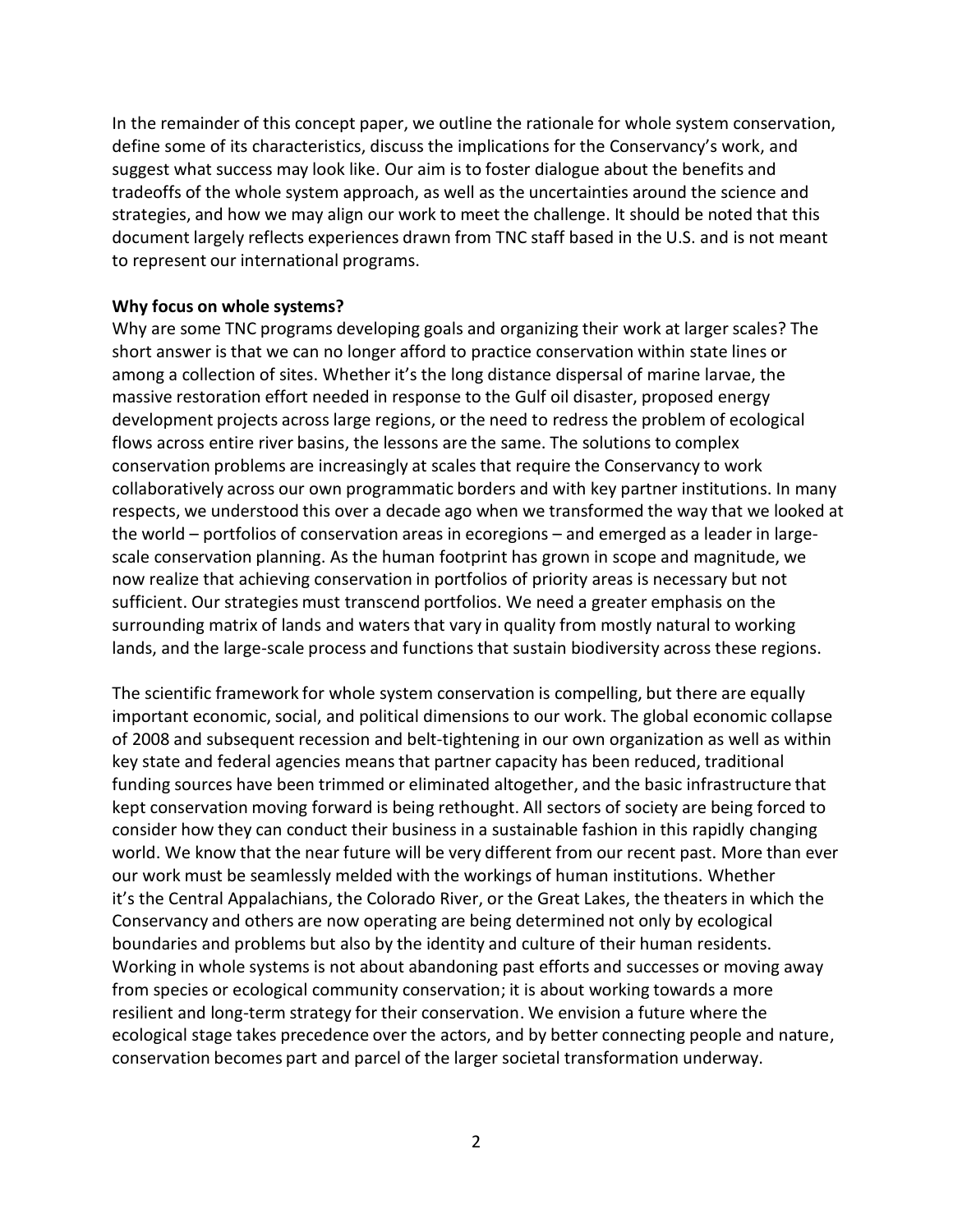## **What is a whole system?**

Whole systems encompass the geographical and ecological complexities inherent in the natural world. While there is no simple formula for defining a whole system, e.g., a whole system in one part of the world may look very different from one elsewhere, there are attributes that can be used to identify whole systems in any region.

A whole system will include the following attributes:

*Terrestrial, freshwater, and/or marine habitats* as well as their inherent interactions. *People* as an integrated part of the whole system.

A recognizable, *unifying ecological or physical feature* such as the Great Lakes, the Colorado River Basin, the California Current, Gulf of Mexico, or the Appalachian Mountains.

 Sufficient size to *sustain ecosystem services* that human communities rely on as well as *key ecological processes*, including disturbance regimes, water filtration and purification, nutrient cycling, complex food webs, hydrological flow regimes, and upwelling patterns in marine systems.

 Allows for *movement and migration* of organisms through the system. This should include movement within as well as between terrestrial and aquatic components of the system.

 Sufficient size to be resilient to significant disturbances. *Resilience*, or capacity to change while still maintaining the fundamental identity of the system, will ensure that conservation efforts are successful despite the inevitable changes that the coming decades will bring to these systems. It also means that some attributes of the whole system, such as species composition, will not remain static, but will change through time.

 Conservation areas of high ecological integrity surrounded by a *matrix of lands and waters*  that vary in quality but are critical for providing habitat, increasing effectiveness of protected areas, and contributing to connectivity.

Several attributes of whole systems are worth highlighting. The first is the inclusion of people. All of nature is influenced by humans. Acknowledging and incorporating the needs of people is fundamental for identifying strategiesthat will improve the long-term health of whole systems. Second, the size of a whole system is defined by its dominant ecological features and functions; therefore, a whole system could cover an extensive geographic area such as the Central Appalachians, or it could be more localized such as the Delaware Bay. However, correctly defining the outer boundary of a whole system is ultimately a distraction. It is more important to understand the system's unifying features and functions because those are the attributes we want to maintain through time. Finally, we emphasize ecological processes in our definition of whole systems, in part because most of TNC's work has historically focused on maintaining only one attribute of whole systems – species composition – when structure and function, or process, are also important. These three attributes are interrelated; however, species composition is heavily influenced by ecological processes, whereas ecological processes can often be maintained in the face of at least some altered composition. Accordingly, we propose that ecological processes be considered first among equals as attributes of whole systems that can result in a renewed focus on process or function in our conservation approach.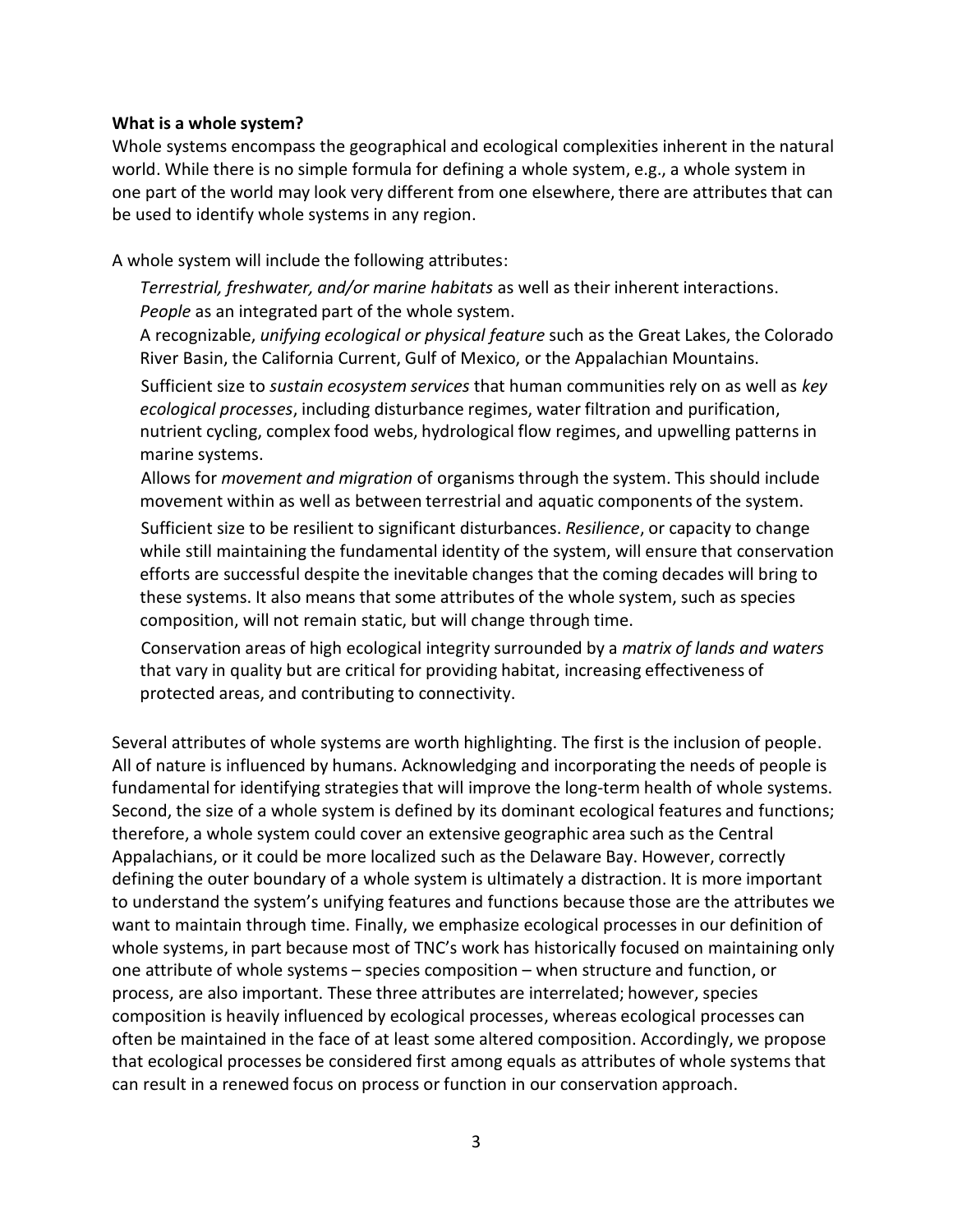#### **How do we implement whole system conservation?**

Understanding the attributes of a whole system is most helpful when it pushes us to reconsider our conservation strategies. Below, we list a suite of considerations for designing whole system conservation projects.

 *Manage the matrix of lands and waters between conservation areas.* The portfolio will continue to be important, but more attention should be given to management of the matrix of lands and waters surrounding areas of high ecological integrity so that the ecological processesthat maintain biodiversity and provide ecosystem services are sustained.

 *Manage for landscape connectivity and permeability*. Maintaining connectivity will require identifying key linkages where animal movement may be concentrated as well as the barriers that may prevent that movement. Permeability is a generalized measure of the degree of barriers within a whole system rather than the movement of a particular species within it. Accordingly, this measure indicates how conducive a landscape is overall to range shifts, plant dispersal, and the ability to sustain ecological processes. Strategies that target migratory corridors as well as the matrix of lands with varying degrees of human development will help maintain both connectivity and landscape permeability. *Include the role and needs of people.* We cannot achieve the Conservancy's long-term conservation goals by continuing to focus on the most pristine locations and localized biodiversity hotspots. We must expand our approach to include human activities in working landscapes. This includes sustainable harvest strategies, sustainable forestry certification, improved agricultural practices, and so on. We should also focus on those whole systems that resonate with people, capture their imaginations, and inspire action. Increasingly, effective conservation requires that people within and around the system become engaged in strategies to sustain its long term health.

 *Work at multiple scales.* A whole system is comprised of ecological processes and species that occur and interact at multiple scales. Accordingly, conservation strategies designed without consideration of local to whole system scales will be insufficient to maintain the whole system through time.

 *Tie policy solutions to places.* Recognizable systems provide a visible opportunity for demonstrating the importance of good public policy and legislation to accomplish conservation goals. By linking our national policy work to places of national importance we are better able to show the importance of conservation for people and nature.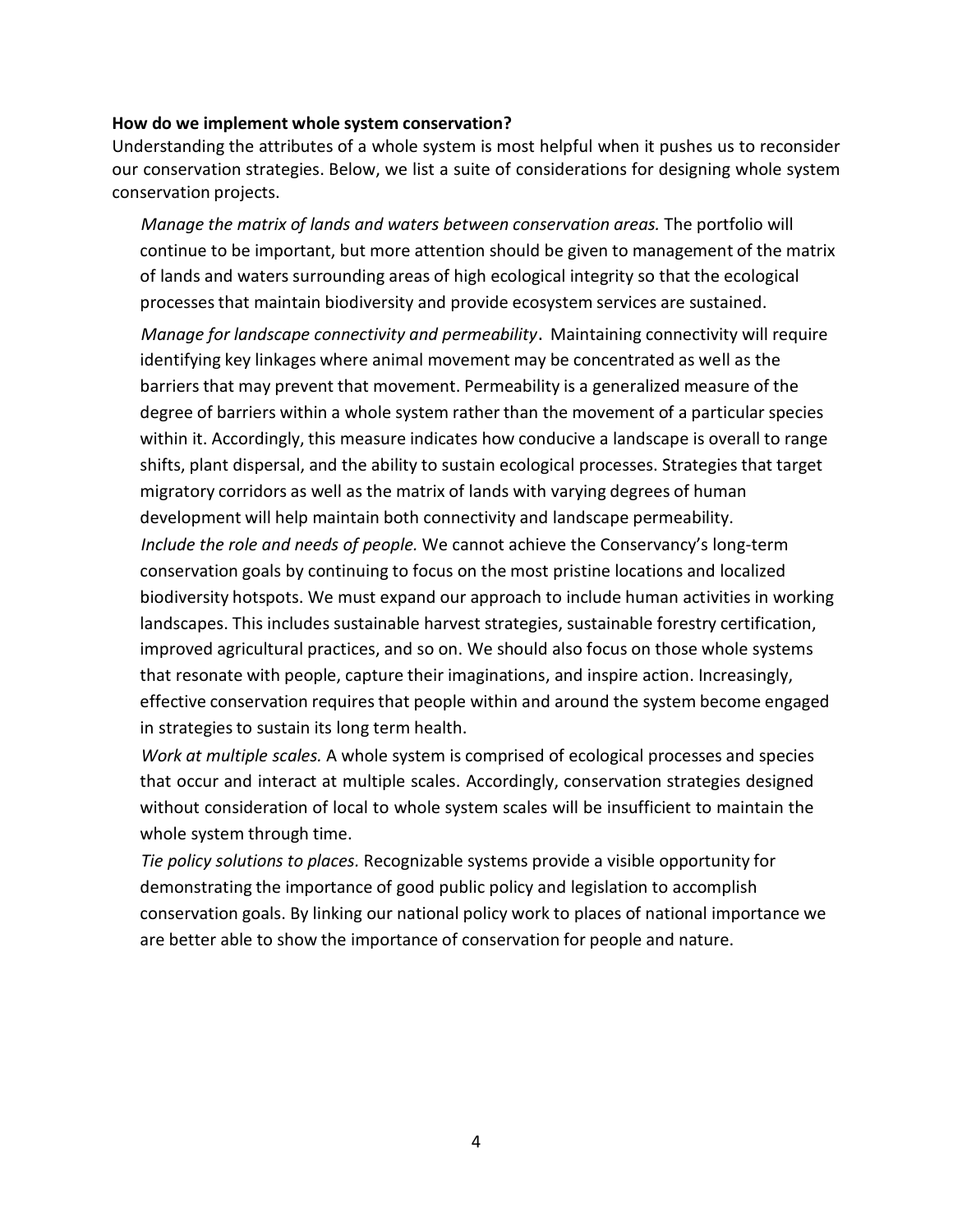## **What is success?**

*In the end, our conservation success will be judged on the persistence of populations and ecosystem processes, rather than the short-term symbolic collection of species in a few small areas- Salomon et al. 2006*<sup>3</sup>

The Conservancy has invested millions of dollars to complete ecoregional assessmentsfor much of the North America Region, generating "the portfolio," a vision of the places where conservation action is needed to achieve our biodiversity goals. We are in no way suggesting that a whole system approach to our work replaces or makes that work irrelevant. In fact, ecoregions can be thought of as the Conservancy's first step towards whole system conservation. Rather, we are suggesting that the current portfolio needs to evolve and expand from an emphasis on place alone to include ecosystem function and dynamics while continuing to preserve the knowledge of important rare species and communities. A rapidly changing climate is causing shifts in individual species distributions, changes in community composition, and alterations in wide-scale processes. The challenge is to build on our ecoregional portfolio foundation and develop a conservation plan that anticipates and allows for dynamics, sustains important functions and processes, and maintains biodiversity in current and future forms. By incorporating whole system conservation features into the existing portfolio, we will have an updated and more durable vision of success (Figure 1).



*Figure 1. Illustration of how the application of whole system principles changes the traditional ecoregional portfolio. The whole system conservation vision incorporates active river areas (ARA), key linkages, conservation areas with high ecological integrity placed in blocks of habitat and surrounded by matrix lands and waters of varying quality. Small areas that are not resilient are removed (shown by ).*

 $3$  Salomon, A.K., J. L. Ruesink, R. E. DeWreede. 2006. Population viability, ecological processes and biodiversity: valuing sites for reserve selection. Biological Conservation 128:79-92.